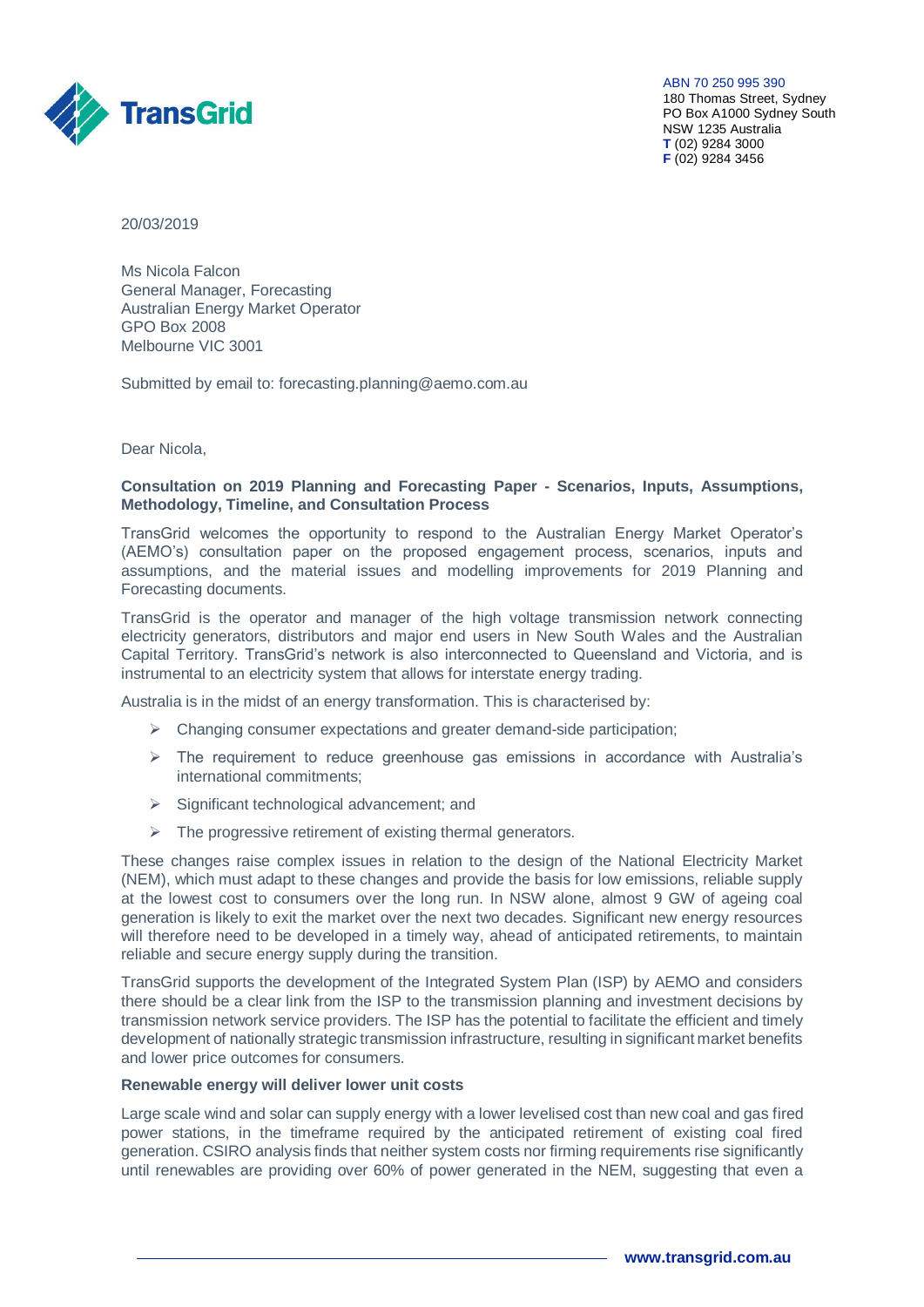majority renewable-based system will deliver lower costs in future than a system powered by new thermal generation.<sup>1</sup>

Distributed Energy Resources (DER) will play a growing role in Australian energy markets. Australia already has some of the highest rates of rooftop solar PV penetration globally, and as technology costs continue to decline, uptake of solar, energy storage and other behind-the-meter technologies will continue to grow.

## **Coordinated transmission development will be required to facilitate timely generation investment**

The transmission network provides a platform for the lowest cost electricity generation to be connected and dispatched, enhancing energy market competition.

TransGrid currently has an unprecedented volume of generation connection enquiries, with over 45 GW of potential solar, wind and hydro projects at various stages of development within our network. Unfortunately, most regions with strong renewable resources are already facing network congestion, with new and existing renewable generators at risk of constraints. A summary of these enquiries by region is shown in Figure 1. The 2018 ISP forecast that as much as 15 to 20 GW of new large scale generation will need to be developed within NSW over the outlook period, and only a fraction of this capacity can be accommodated in the existing network configuration. Additional network capacity will be needed to facilitate this next wave of generation development.

TransGrid supports the strategically planned connection of large scale energy zones, supported by greater interconnection, to facilitate the timely development of new generation capacity.

In 2018, TransGrid commissioned Aurecon to determine the conditions under which large scale energy zones are the most cost effective option for replacing retiring coal capacity. The analysis indicates that the establishment of large scale energy zones will lower system costs by 8% compared to the 'business as usual' uncoordinated approach, which will deliver a saving of \$0.9 billion for NSW consumers over 20 years. The study found that while the energy zone development scenario incurred higher transmission costs, these were more than offset by reductions in generation capital and operating costs, and the reduction in generation curtailment that would occur under the status quo arrangements.

The delivery of transmission connections to these zones should be staged over time so that lowest cost connections for new capacity in priority energy zones are completed first, new generation connection is enabled ahead of expected thermal retirements, risk of asset stranding is minimised and future optionality is preserved.

The benefits of strategic development of these zones include:

- $\triangleright$  Connection of the lowest-cost generation in regions with the best quality renewable resources. These large scale generators can operate at higher capacity factors and are able to supply electricity to consumers at lower unit costs than generation in lower quality renewable resource areas.
- $\triangleright$  Efficient transmission connection through economies of scale.
- $\triangleright$  Geographic diversity of renewables across the NEM to provide lowest cost intermittency firming.
- $\triangleright$  Sharing of energy and ancillary services across regions to provide system security and resilience.

Where possible, energy zones should be located to enable reuse of existing transmission infrastructure (as existing generation retires) to minimise transmission costs and maximise optionality, while facilitating low cost renewable generation.

<sup>1</sup> Analysis based on data sourced from: Bloomberg New Energy Finance, 2017; CSIRO Low Emissions Technology Roadmap, 2017; CSIRO Future Energy Trends, 2015



-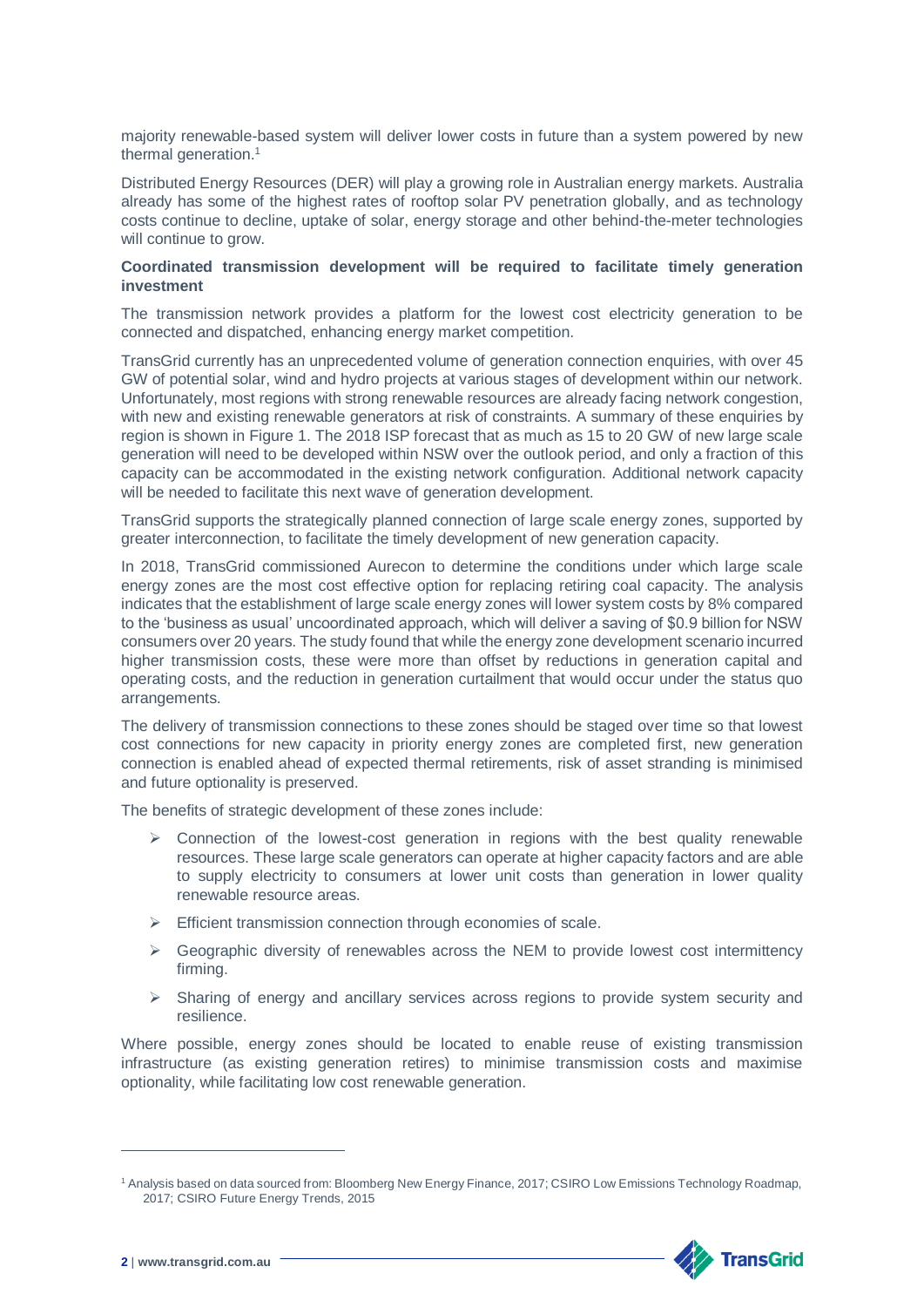#### **Figure 1: Current connection enquiries to TransGrid network**



Within NSW, TransGrid has identified several priority renewable energy zones, including:

- > Northern NSW:
- South-East NSW and ACT;
- > Southern NSW;
- South-West NSW; and
- ▶ Central NSW

These priority energy zones are closely aligned with those identified by the NSW Government, and have high quality solar and wind resources, compatible land use with low opportunity cost and low transmission augmentation costs. They are located on corridors between major population centres and maximise the use of the existing network.

### **Proposed pathway for efficient delivery of the Integrated System Plan**

The ISP should set out an energy system for the NEM that maximises benefits for consumers over the long term. It is essential that the Plan is implemented effectively, and that the priority projects identified are delivered in a timely manner. TransGrid notes that policy and regulatory certainty is an important factor in the consideration of investors. Therefore, TransGrid urges policymakers and regulators to consider the broader context of their decisions, including the cumulative effect of policy and regulatory interventions (such as the removal of merits review, lowering the rate of return and the potential for stranded asset risk) on transmission investment. Such interventions have the potential to undermine efficient transmission investment and the benefits it brings to consumers.

To deliver the ISP, TransGrid considers there should be a clear link between the ISP and transmission planning and investment decisions by TNSPs. This can most effectively be achieved by adopting an approach whereby:

- $\triangleright$  The ISP identifies priority projects across the NEM in accordance with an assessment framework that is least regrets and benefits maximising for customers.
- $\triangleright$  The ISP provides an agreed set of inputs, assumptions and scenarios as well as precise and actionable recommendations that can be used by a TNSP.
- $\triangleright$  The TNSP adopts the inputs, assumptions, scenarios and future NEM pathway in the ISP to undertake more detailed assessments of priority projects identified in the ISP.

This approach for making the ISP an actionable strategic plan is set out in [Figure 2.](#page-3-0)

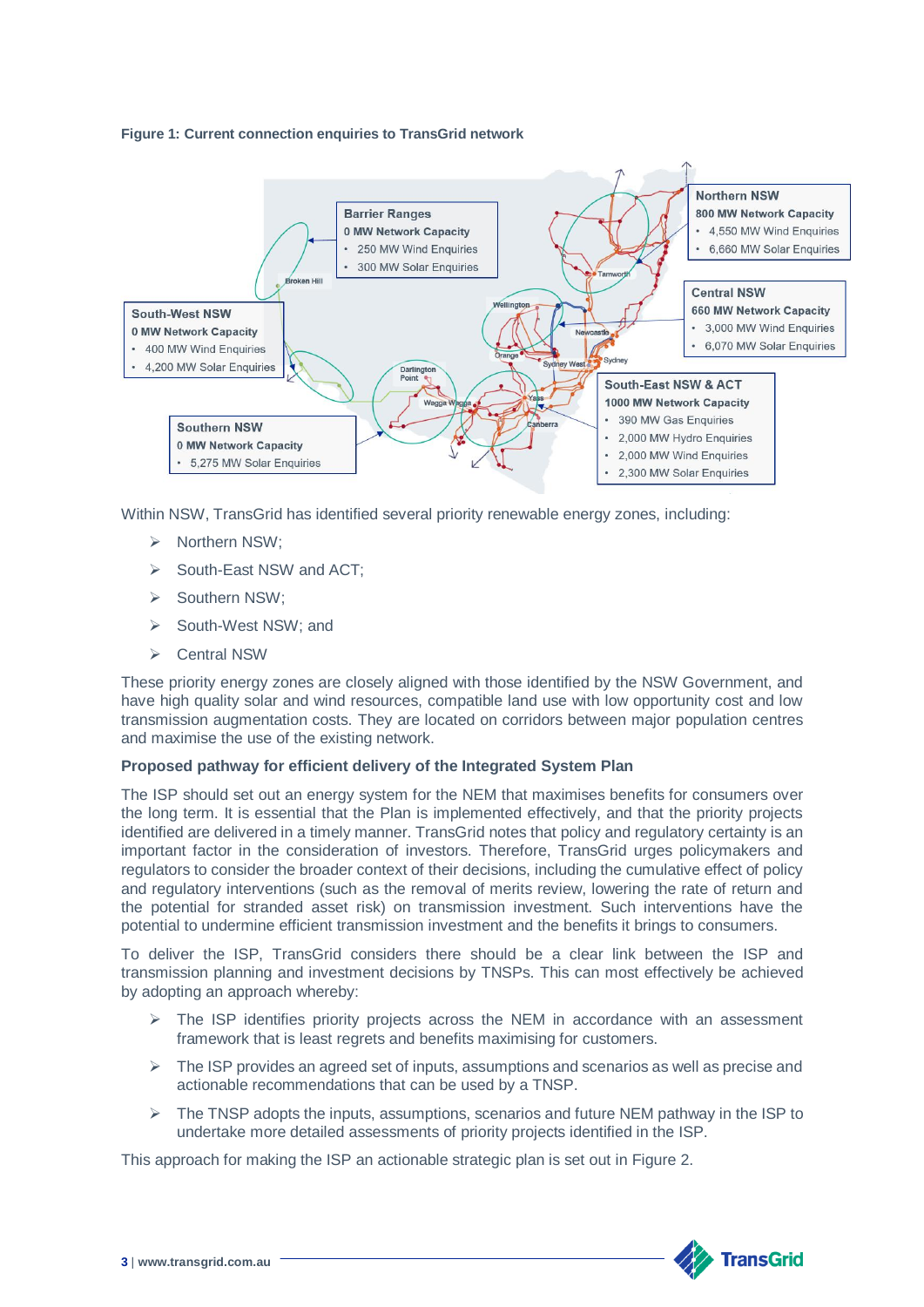Under this approach, the consideration of needs and options by AEMO in the development of the ISP should be appropriate to satisfy the requirements of the Project Specification Consultation Report (PSCR) of the RIT-T. TNSPs should be able to rely on the consultation carried out by AEMO to satisfy the PSCR consultation and commence the RIT-T process at the Project Assessment Draft Report stage (following which there is a further round of consultation on the results of the investment test).

In addition, to increase its effectiveness, the ISP must have standing in the regulatory framework and be subject to sufficient consultation. This will ensure that all stakeholders have confidence that the investments identified have been appropriately tested and will deliver net benefits to the market.

We understand that the Energy Security Board is to provide to the COAG Energy Council any changes required to the National Electricity Law and Rules to embed the ISP into the regulatory framework and enable the ISP to identify the need and set of credible options to meet that need in place of the current PSCR in the RIT-T.

### <span id="page-3-0"></span>**Figure 2: TransGrid's proposed approach for making the Integrated System Plan an actionable strategic plan**



## **Group 1 and 2 project rule changes**

The ISP released by AEMO in July 2018 recommended two transmission investments (Group 1 projects) in relation to expanding transfer capacity between NSW and Queensland (QNI – minor upgrade), and between NSW and Victoria (VNI – minor upgrade) by 2020, or as soon as they can be built. AEMO identified that these investments would support the long-term interests of consumers for safe, secure, reliable electricity at least cost across a range of plausible futures.

As a result, TransGrid has jointly worked with Powerlink and AEMO respectively to initiate two Regulatory Investment Tests for Transmission (RIT-T) to progress the 2018 ISP's recommendations. These RIT-Ts were commenced in November 2018. Following the closure of submissions on PSCRs in late February 2019, TransGrid and Powerlink/AEMO are performing full quantitative market impact analysis of both network and non-network options in the preparation of the Project Assessment Draft Reports (PADRs).

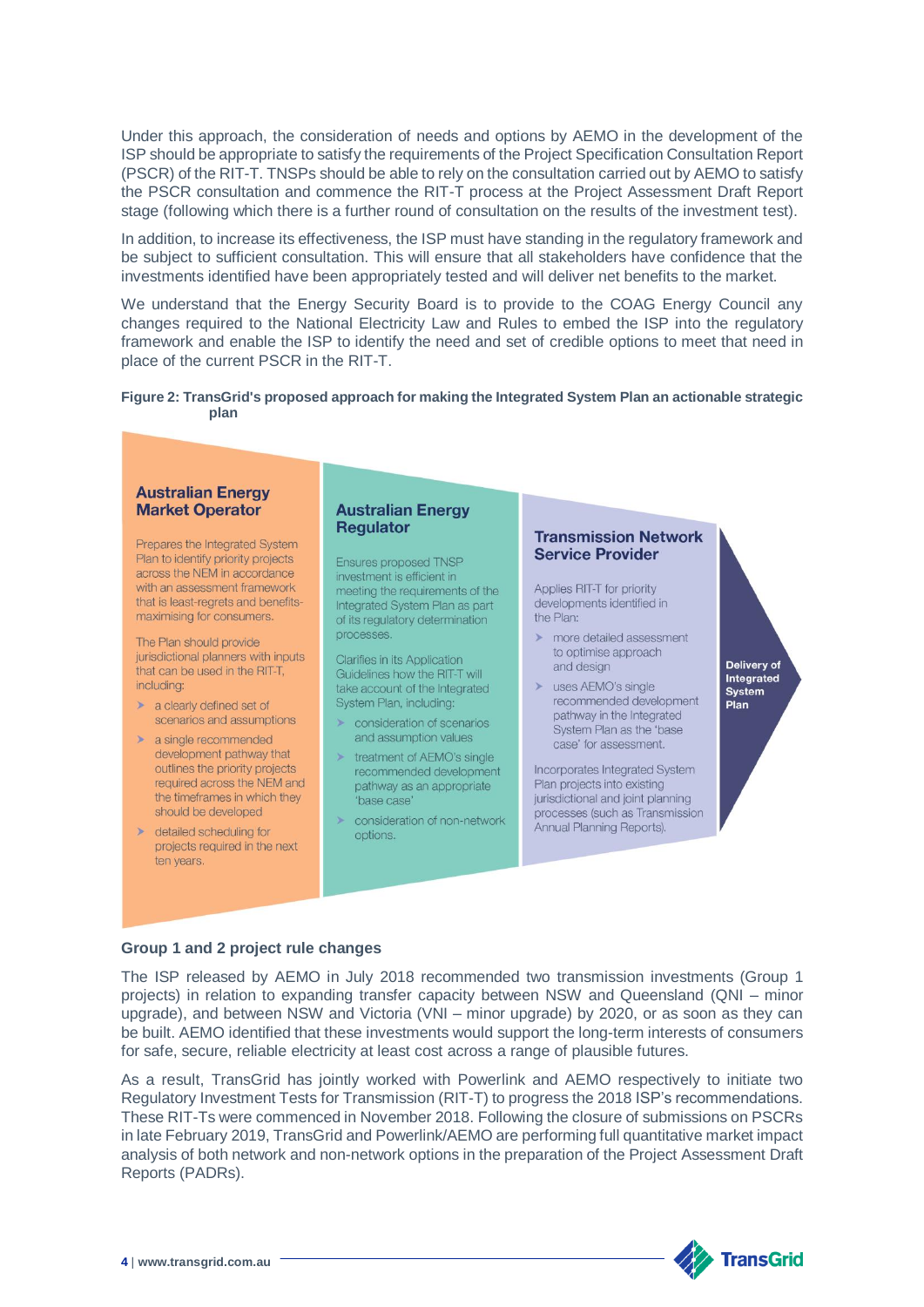TransGrid supports the two rule change requests from Dr Kerry Schott AO to streamline certain regulatory processes for QNI, VNI and the SA Energy Transformation project (now known as Project Energy Connect) in AEMO's 2018 ISP as we consider it would:

- $\triangleright$  Provide the potential for a reduction in the overall timeframe for regulatory approval processes that occur after RIT-Ts for these projects, and
- $\triangleright$  Provide certainty to the market about the status of these projects sooner.

However, we note that the time taken for these regulatory processes may be longer if a dispute were to be raised to the current RIT-T processes.

We understand that the AEMC is consulting on another rule change request from Dr Kerry Schott AO relating to the application period for contingent project revenue. This rule change request seeks to remove NER clause 6A.8.2(b)(1) (the requirement that a Transmission Network Service Provider cannot submit a contingent project application during 90 business days ahead of the end of the regulatory year), as well as the equivalent clause in distribution. We are supportive of this proposed rule change as it would help reduce the potential for any unnecessary delay to the commencement of a revenue determination process for contingent projects, including for the QNI and VNI projects.

TransGrid understands that AEMO is seeking stakeholder feedback on the modelling scenarios, inputs, assumptions, methodology for 2019 Planning and Forecasting documents. TransGrid generally supports the principles behind the modelling scenarios, inputs, assumptions and methodologies proposed by AEMO, and has proposed an additional scenario and provided responses to specific questions (attached). We do not propose any additional questions to be addressed.

TransGrid appreciates the opportunity to comment and look forward to working with AEMO further on the process. If you would like to discuss this submission, please contact Andrew Kingsmill, Manager of Network Planning, on 02 9620 0850.

Yours sincerely

Gerard Reiter **Executive Manager/Network Planning & Operations**

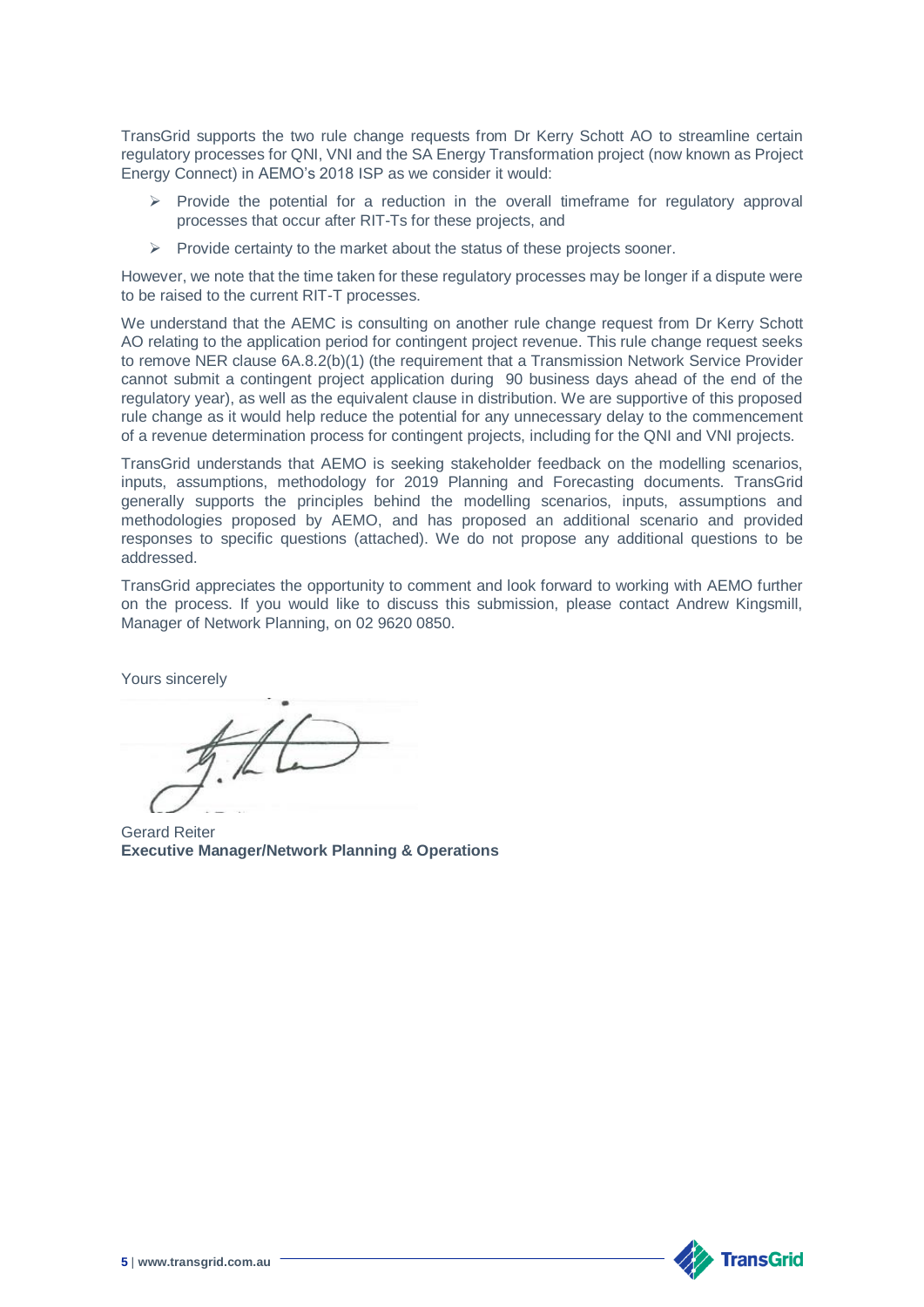# **Appendix A – Response to Consultation Questions**

### ENGAGEMENT

1. How could AEMO further improve stakeholder engagement and confidence in the results of the 2019-20 ISP and 2019 ESOO?

TransGrid supports the role of AEMO as the National Transmission Planner and has welcomed AEMO's collaborative approach in the development of the 2018 ISP. TransGrid will continue to engage with AEMO in its preparation of the 2019-20 ISP and 2019 ESOO.

TransGrid also supports AEMO's initiatives to improve stakeholder engagement and confidence in the results of the 2019-20 ISP and 2019 ESOO. Considering the scale of the power system transformation that will be required over the coming decades, a coordinated jurisdictional planning process that will provide a platform for the most efficient development of the power system, underpinned by economic analysis, is imperative to achieving the National Electricity Objective and emission reduction targets. It will play an essential role in aligning market signals with long-term system requirements, facilitating future investment, and achieving an affordable, reliable and decarbonised energy supply.

TransGrid considers that the existing regional and joint planning arrangements are appropriate. However, a coordinated plan is required to identify, prioritise and stage transmission projects and a clear implementation pathway for the ISP is required to ensure developments are delivered in a timely manner.

## **SCENARIOS**

2. Do you agree that the proposed scenarios outlined in this section provide plausible and internally consistent future worlds for use in network planning and forecasting publications? Do they provide sufficient stretch for forecasting and planning purpose?

Transmission assets are long-lived and may remain operational beyond forty years. Hence, it is important to consider a range of scenarios so that the derived conclusions for transmission investment are robust and 'least regrets'.

TransGrid supports the use of a central case or cases, in conjunction with 'bookend' scenarios representing the upper and lower bounds of credible outcomes for large-scale generation and transmission planning. In finalising these scenarios, TransGrid recommends the following:

- > TransGrid supports AEMO testing a range of DER and demand-response scenarios, and in cases where these technologies offer a cost-effective alternative, they should be included in the ISP.
- > Feedback from TransGrid's stakeholder consultation on modelling assumptions in late 2018 is being incorporated into our planning. Specifically, TransGrid and Powerlink are including an additional scenario in the RIT-T for expanding NSW – QLD transmission transfer capacity. The newly added scenario is described as "Neutral scenario with stronger emission reduction target". This scenario explores an alternate approach to meet Australia's Conference of Parties (COP21) commitment in which the electricity sector delivers more than its proportionate share of emissions reduction (52% by 2030). Generation retirements are likely to be influenced by this higher emission reduction policy targets, with capacity retiring prior to end of technical life. It also assumes the Queensland and Victorian renewable energy policies will be delivered as planned, and the NSW Transmission Infrastructure Strategy will be pursued. This scenario reflects a medium outlook for economic activity and development and assumes neutral underlying electricity consumption and fuel prices. A neutral uptake of small-scale distributed energy resources and systems, including small-scale batteries, is expected.

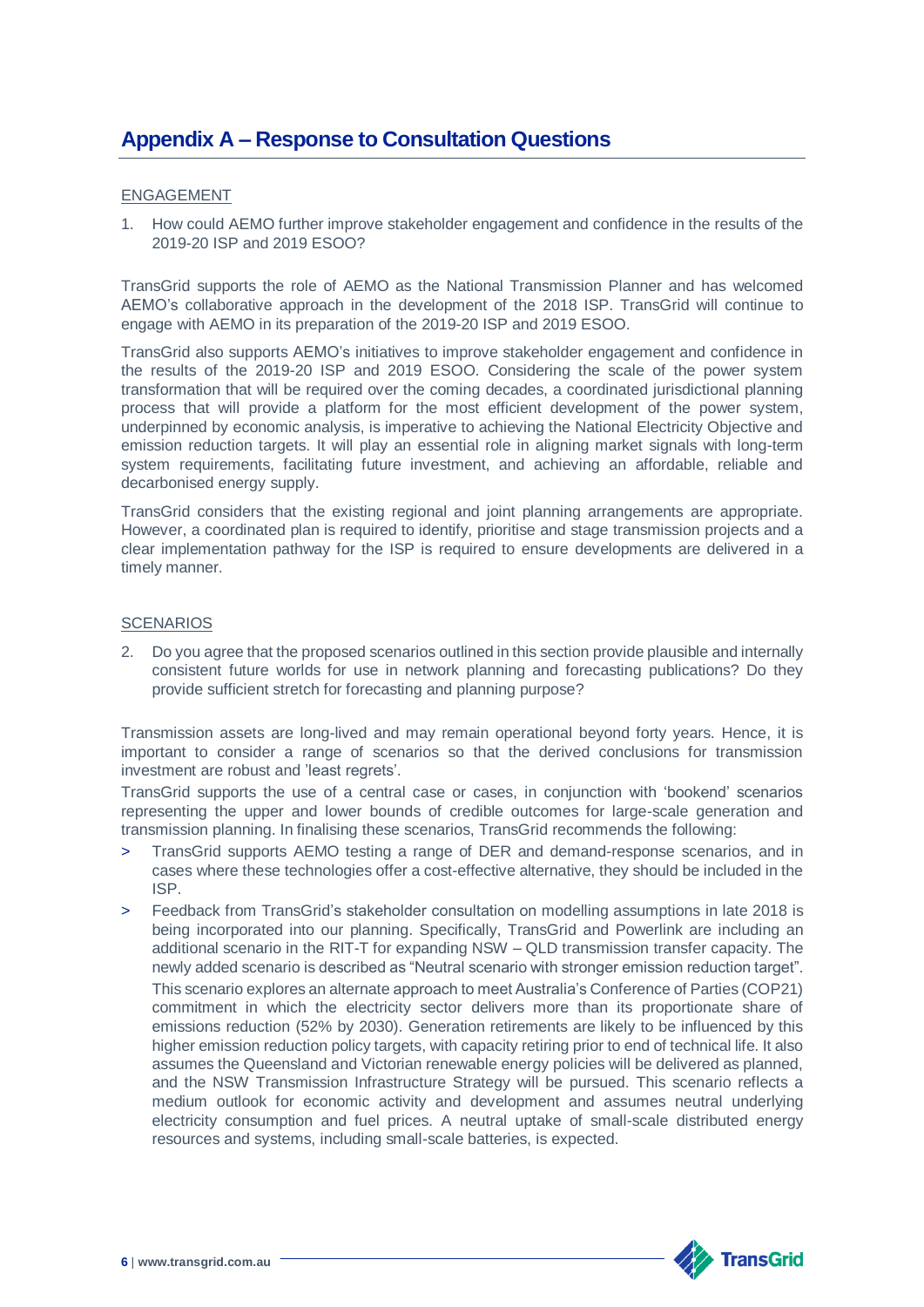TransGrid recommends AEMO adopt a similar scenario as a fifth scenario. Refer to TransGrid and Powerlink's Input and Methodology Consultation Paper – Expanding NSW – QLD Transmission Transfer Capacity for further details.

3. What additional sensitivities should be explored in the 2019-20 ISP or 2019 ESOO that could materially impact power system planning?

TransGrid supports AEMO's proposed sensitivities beyond the core scenario. Modelling outcomes are likely to be particularly sensitive to assumptions made around the retirement of existing thermal generators, pumped hydro storage potential and costs, and choice of weighted average cost of capital and/or social discount rate. Due to the importance of coal fired generator retirement timing, TransGrid urges AEMO to specify the exact retirement timing for each generator under the fast change scenario.

## INPUTS AND ASSUMPTIONS

4. Do the proposed inputs and assumptions provide a reasonable basis for assessing the value and direction of the future energy market transition? If not, please provide suggestions for improvement, particularly with regard to consumer embedded investments, large scale generation technologies, and network and non-network options to support Australia's future energy system?

TransGrid considers the proposed inputs and assumptions provide a reasonable basis for assessing the value and direction of the energy market transition. TransGrid also recommends the following:

> For 2019 planning and forecasting, the consultation paper proposes a focus on changes in generation mix that may impact the power system, with emission reductions being an output of the simulation rather than a driver. Table 6 of the consultation paper indicates the policy settings will reflect policies of the day at commencement of modelling.

TransGrid considers that certainty on emission policy is very important part in gaining investor confidence. Emissions policy is also a major driver of system development. Under international climate change agreements, the Australian Government has committed to reducing national greenhouse gas emissions by 26-28% by 2030 and to working towards limiting global warming to no more than 2°C above pre-industrial levels. The UNFCCC Paris Climate Agreement therefore includes a mechanism for countries to 'ratchet up' the ambition of their national targets over time. In Australia, electricity generation is the largest source of greenhouse gas emissions, and will therefore play a significant role in delivering abatement.

TransGrid recommends AEMO clearly define policy settings in the core scenarios and consider potential alternative mainstream emission policies. TransGrid and Powerlink have done this through the inclusion of an additional scenario of "Neutral scenario with stronger emission reduction target" in the RIT-T for expanding NSW – QLD transmission transfer capacity, as noted above.

> The extent to which distributed energy resources will be deployed and coordinated in the future is a significant area of uncertainty, with many organisations currently assessing the potential of these technologies to deliver benefits to consumers, networks and wholesale market. A virtual power plant (VPP) in the current Australian context means using software to remotely coordinate fleets of batteries and rooftop PV located behind the meter. VPPs being installed across Australia, are largely driven by subsidy schemes incentivising thousands of units.

TransGrid supports AEMO testing a range of DER and demand-response scenarios and recommends AEMO test a range of VPP levels across scenarios.

> To avoid inconsistencies between the ISP and RIT-T, TransGrid urges AEMO to use the same discount rate that is set out in the Australian Energy Regulator's (AER's) RIT-T application guideline.

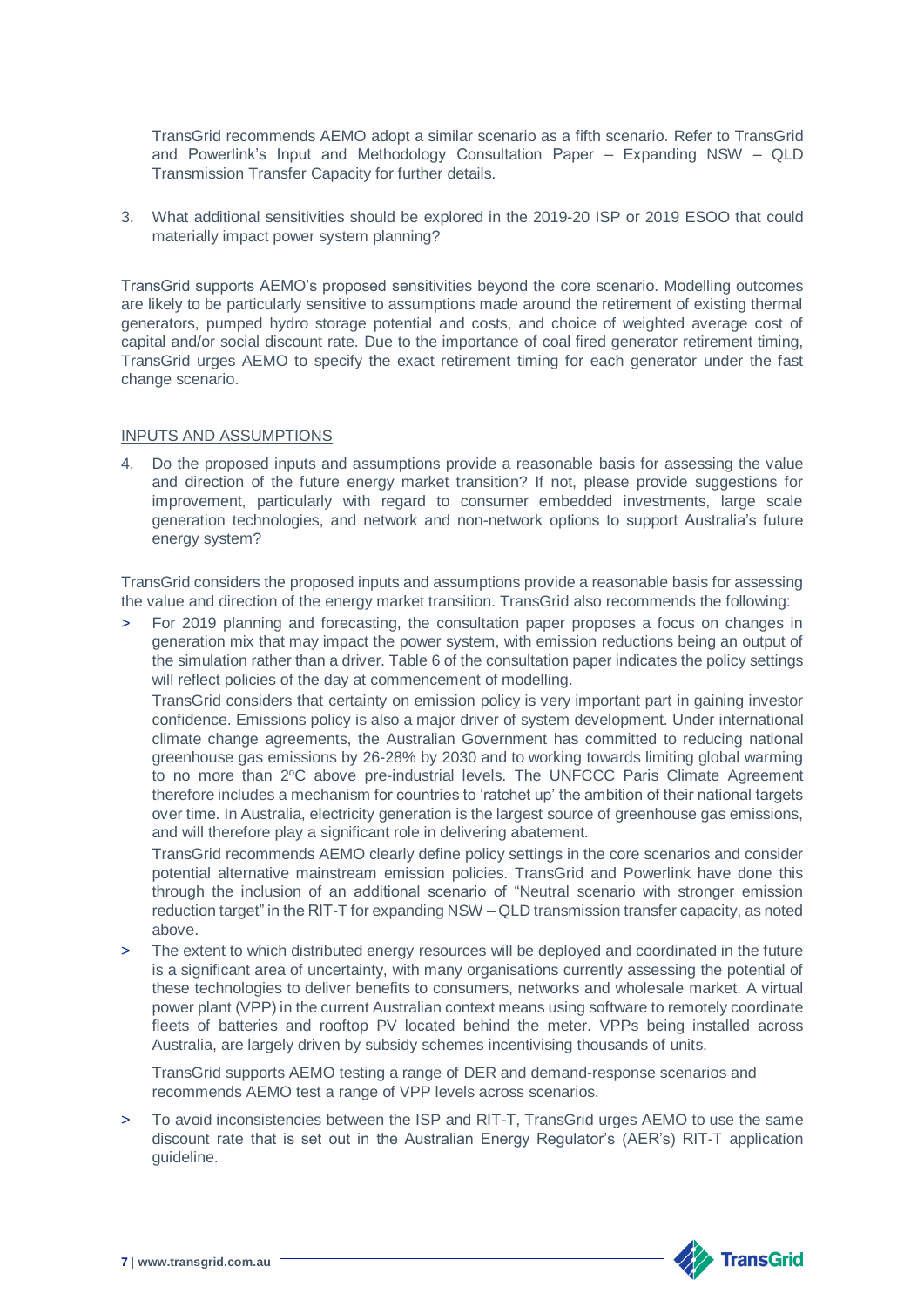5. Do you have any other feedback on AEMO's proposed input and assumptions?

TransGrid recommends AEMO consider a wide range of technologies, including the development of a hydrogen industry over the medium to long term. There has been significant activity in Australia in recent months to investigate and demonstrate the potential role of hydrogen as a clean fuel and export commodity. In 2018, three major Australian reports about the potential future role for hydrogen were published:

- > CSIRO published its National Hydrogen Roadmap.
- > The Hydrogen Strategy Group (led by Alan Finkel) prepared Hydrogen for Australia's future for the COAG Energy Council.
- ACIL Allen Consulting prepared Opportunities for Australia from hydrogen export for ARENA.

ARENA has since allocated \$22.1 million to 16 research teams nationally, and COAG Energy Council ministers have agreed to develop a national hydrogen strategy by the end of 2019. Consistent with this analysis, TransGrid recommends that AEMO consider the implications of a range of hydrogen industry developments within their scenario definitions.

# SPECIFIC CONSULTATION REQUESTS

- 6. Do you have specific feedback and data to support AEMO on:
	- a. The list of candidate generation technologies for assessment?
	- b. The current and future generation technology costs assumed?
	- c. Generator fixed O&M costs, noting the inclusions of fixed costs associated with mines?
	- d. The appropriateness of AEMO's assumptions around various storage technologies?
	- e. The approach on generator retirements, including appropriate costs to convert existing CCGTs to OCGTs providing a peaking, rather than major energy production role?

As Australia's coal fired generators age, AEMO data demonstrates that they are becoming less reliable. Like all complex machines, generator reliability is subject to a "bathtub curve", where forced outages are initially frequent due to teething issues, fall rapidly and stay flat for many years until finally gradually increasing towards the end of plant's life. At some point, the maintenance and equipment replacement required to retain reliability at a reasonable level becomes uneconomic. In some cases, these generators may have to reduce production to operate within safe limits.

With traditional thermal generation, the unpredictable sudden failure of large unit size could pose a significant threat to energy security particularly during summer heat, when demand is high and reserve generation capacity is low. Stakeholders have expressed to TransGrid a concern that large coal-fired generators may suffer technical failures ahead of their 50 year operating lives, or announced closure dates, leaving a supply gap in the energy market that would be difficult to address in the short-term. Similarly, increased forced outage rates, or plant de-rating could challenge energy system reliability, security and resilience.

TransGrid recommends AEMO consider a scenario or sensitivity in which some coal generation capacity retires sooner than expected, or withdraws from the market suddenly. Increased outage rates and/or maintenance costs should also be considered across all scenarios, reflecting recent performance trends.

## MATERIAL ISSUES FOR 2019

7. For 2019 planning and forecasting activities, what, if any, material issues should be prioritised ahead of the issues proposed by AEMO?

TransGrid supports the material issues proposed by AEMO to be considered as part of the 2019 forecasting and planning activities. Other material issues should be considered include:

> Improving understanding of the value of REZs

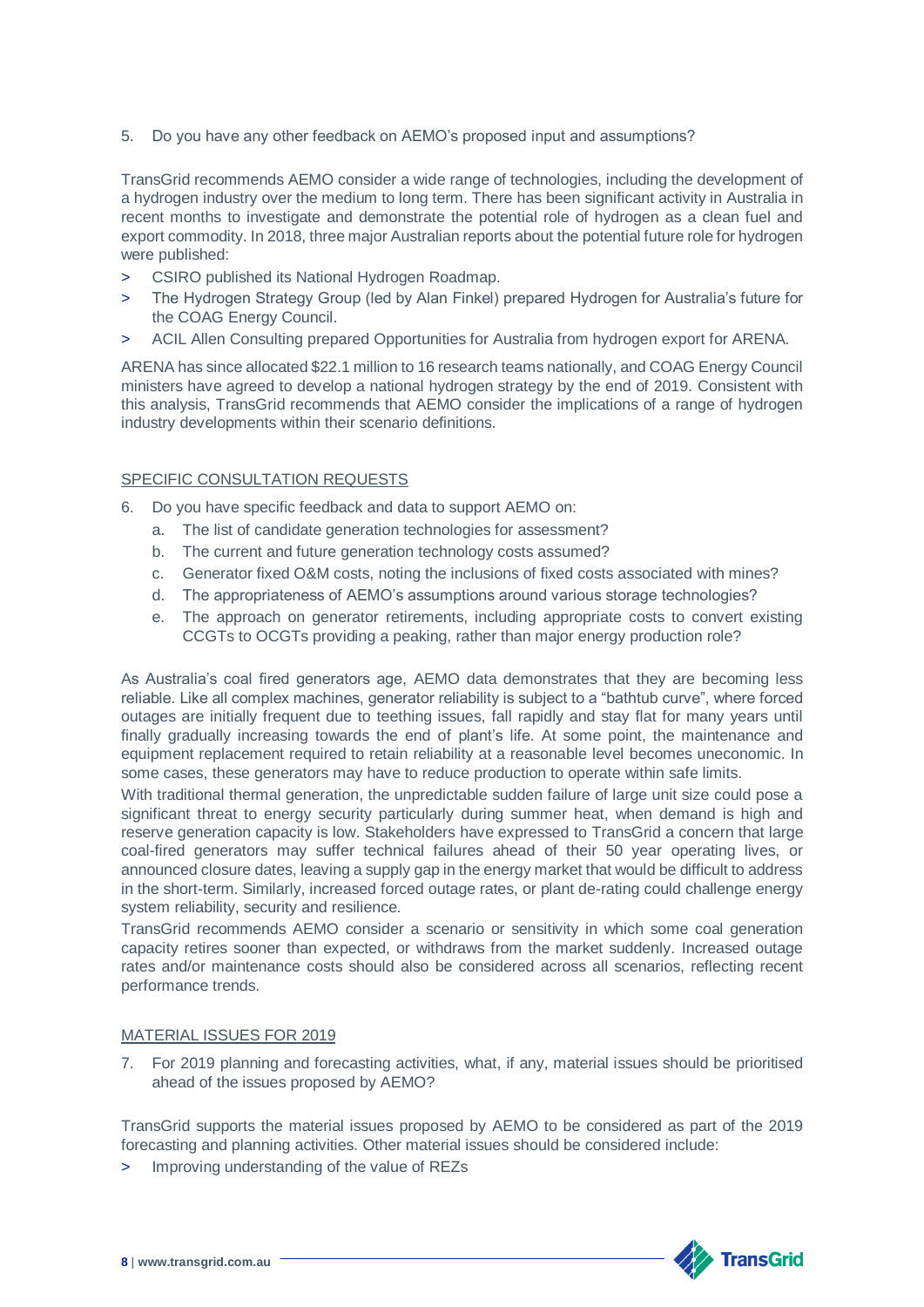Transmission systems in many areas are becoming increasingly congested, and as new connections occur, new and existing renewable generators face growing risks of being constrained at certain times.

However the regulatory frameworks that currently facilitate investment in transmission typically require new generation to lead network expansion, creating a 'chicken and the egg' dilemma: new generation projects in high-quality renewable energy zones cannot be committed without transmission access, but proactive transmission expansion is not supported. That is, investors will only commit to generation once they have assurance of a network they can reasonably connect to, and which will provide sufficient capacity for them to deliver their generations.

There is a misalignment of incentives between generation and transmission. Generators are currently incentivised to develop renewable projects near existing transmission lines, where connection costs are lowest, despite often not being in areas with highest-quality resources. Connecting into lower-voltage systems is lower cost for generators, yet these systems are less able to support intermittent generation. Major transmission investment can actually be achieved at lowest cost due to economies of scale. For example, the cost of installing a 500kV transmission line to connect a new renewable energy zone is around double the cost of a 330kV line, but delivers around three times the capacity.

- Producing an actionable ISP TransGrid has proposed a pathway to deliver timely development of the priority projects in the ISP. Refer to Figure 2 for further details.
- 8. What other material HILP events should be considered in assessing resilience?

Power system resilience refers to the ability of the system – which includes generating sources, transmission, and distribution to withstand high-impact, low frequency events. This could include natural disasters such as cyclones, storms, bush fires, floods and droughts, as well as man-made events, such as cyber or physical attacks on grid infrastructure.

Resilience metrics can help determine the resilience of the system, however they are not easy to formalise. Because they are focused on individual, low-frequency events, it is often not possible to base metrics on historical data. Many metrics will likely be based on extensive simulations of 'whatif scenarios. In addition, many of the technologies and strategies for increasing the resilience of the electricity system are expensive, particularly when implemented on a large scale.

TransGrid supports AEMO conducting resilience modelling to understand the implications of HILP events for different infrastructure configurations. It is important to develop frameworks for assessing how best to manage the risk of new and emerging threats to the system. The Electric Power Research Institute (EPRI) included a list of possible events that could harm the power system and lead to life-threatening outcomes, including natural and manmade events. Other threats include unanticipated severe shortages of fuel or water for power generation and extreme weather that impacts a variety of generating sources (especially wind and solar).

9. What mitigation options could be considered to increase grid resilience, and how should these options be evaluated? Is AEMO's proposed approach reasonable?

Advancing resilience must begin with the characterisation of the most important threats, which often vary by region. TransGrid recommends AEMO:

- Build a greater understanding of HILP events and capability to incorporate HILP threats into risk assessment. Scenario based planning to explore multiple contingencies can be used to stress test the system and identify gaps in resilience.
- > Institute policies and practices that can help to streamline assessment and decision-making while enhancing coordination and communication can be just as important to resilience as the development of robust infrastructure and assets.
- Hardening the grid using the solutions including selecting route diverse paths for new transmission assets will help the grid integrity.